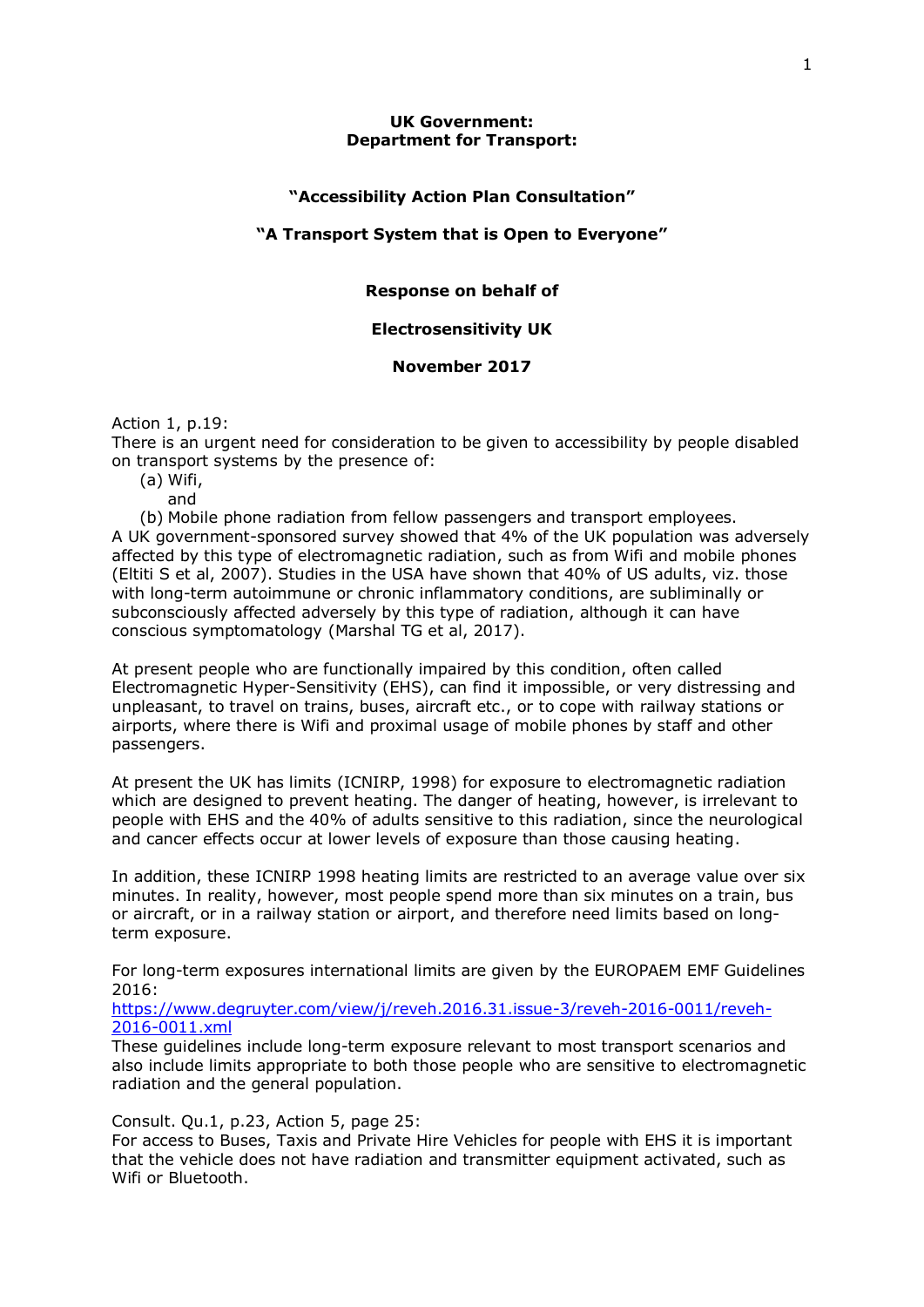#### Action 7, p.27

In addition to the Blue Badge scheme, it would be helpful to have a Green Badge scheme for people disabled by man-made electromagnetic radiation, and also chemicals, since the two conditions are closely related (Belpomme D et al, 2015). This would enable staff operating transport systems to identify the types of needs of the people with a Green Badge, and give support to people with these environmental intolerances in their request for equality of access to the transport system.

### Action 8, p.28

In the refurbishment of railway stations, it would be helpful to have designated areas, including separate Waiting Rooms if possible, as Green Areas, without Wifi and without mobile phone use.

#### Consult.Qu.2, p.30

At present there is no provision for people to find out which parts of an airport and which sections of seating in a plane are, or could be, areas designated as without Wifi and without mobile phone use. Both aspects would be very helpful, perhaps designated as Green Areas for those with this intolerance. Some airlines on their website provide contact numbers for people requesting the absence of nuts or peanuts on a flight if the traveller is sensitive to this environmental issue, but I have not yet seen a similar notification about electromagnetic radiation. This is curious, because the prevalence of peanut allergy is about 1.6-1.9% of UK children, whereas the prevalence of EHS in national surveys is often given as 3.1-3.8%.

#### Consult.Qu.4, p.32

Because ships are often large in comparison with trains, buses, taxis and aircraft, they have been less of a problem for people with EHS. Nevertheless, the same requirements of having areas free from Wifi and mobile phone use apply.

## Consult.Qu.6, p.44

So far, people with EHS have generally found transports services very unresponsive to the need to restrict exposure to electromagnetic radiation to provide equality of access for people with EHS. Train operators, when approached, have not been willing to take action themselves, but pass the buck to a government agency, like PHE, or to a department, like the Department of Health, both of which are way behind the science and out of touch with the experiences of hundreds of people in the UK who suffer this condition. On the other hand, judges in first tier tribunals over the last five years have recognised the condition of EHS in awarding ESA to people with EHS, and the HSE guidance on the 2016 EMF Regulations requires employees to take action to support people affected by Wifi and Bluetooth, such as people at particular risk, like pregnant women and people with active implants. Therefore, it seems that the UK government is in a confused state over how to deal with this disability and access problem, with some branches accepting the reality of the intolerance and disability, while others still try to deny it, despite the overwhelming science now validating the condition (see the note at the end for a link to a list of relevant scientific studies).

### Consutl.Qu.7, p.44

The UK government needs a unified approach which follows the lead of the law courts in recognising access problems for people with EHS and ensuring that they can have equality of access, as expected, it seems, under the Equality Act of 2010. The easiest way would be for Public Health England to recommend to the Department of Health that the UK ceases to follow the outdated six-minute ICNIRP heating limits for exposure to electromagnetic radiation, and instead follows the EUROPAEM EMF Guidelines 2016, which cover long-term effects as well as the short-term 6-minute effects. At present each individual person with EHS has to explain this in detail to the transport authority and even then the transport provider often refuses to take the necessary action.